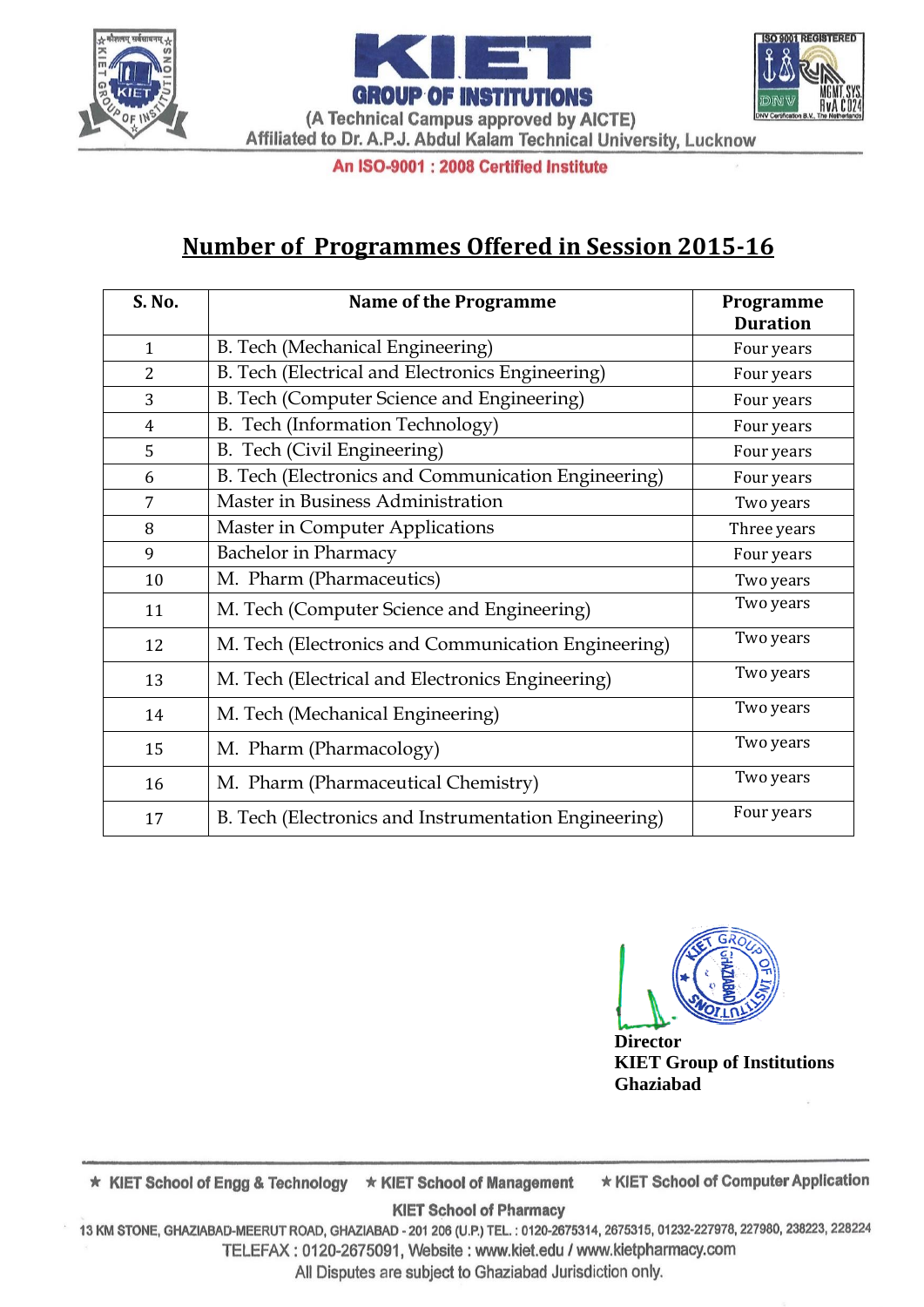





An ISO-9001 : 2008 Certified Institute

# **Number of Programmes Offered in Session 2016-17**

| S. No.         | <b>Name of the Programme</b>                          | Programme       |
|----------------|-------------------------------------------------------|-----------------|
|                |                                                       | <b>Duration</b> |
| 1              | B. Tech (Mechanical Engineering)                      | Four years      |
| 2              | B. Tech (Electrical and Electronics Engineering)      | Four years      |
| 3              | B. Tech (Computer Science and Engineering)            | Four years      |
| $\overline{4}$ | B. Tech (Information Technology)                      | Four years      |
| 5              | B. Tech (Civil Engineering)                           | Four years      |
| 6              | B. Tech (Electronics and Communication Engineering)   | Four years      |
| 7              | Master in Business Administration                     | Two years       |
| 8              | <b>Master in Computer Applications</b>                | Three years     |
| 9              | <b>Bachelor</b> in Pharmacy                           | Four years      |
| 10             | M. Pharm (Pharmaceutics)                              | Two years       |
| 11             | M. Tech (Computer Science and Engineering)            | Two years       |
| 12             | M. Tech (Electronics and Communication Engineering)   | Two years       |
| 13             | M. Tech (Electrical and Electronics Engineering)      | Two years       |
| 14             | M. Tech (Mechanical Engineering)                      | Two years       |
| 15             | M. Pharm (Pharmacology)                               | Two years       |
| 16             | M. Pharm (Pharmaceutical Chemistry)                   | Two years       |
| 17             | B. Tech (Electronics and Instrumentation Engineering) | Four years      |



**Director KIET Group of Institutions Ghaziabad**

\* KIET School of Computer Application ★ KIET School of Engg & Technology ★ KIET School of Management

**KIET School of Pharmacy** 

13 KM STONE, GHAZIABAD-MEERUT ROAD, GHAZIABAD - 201 206 (U.P.) TEL.: 0120-2675314, 2675315, 01232-227978, 227980, 238223, 228224 TELEFAX: 0120-2675091, Website: www.kiet.edu / www.kietpharmacy.com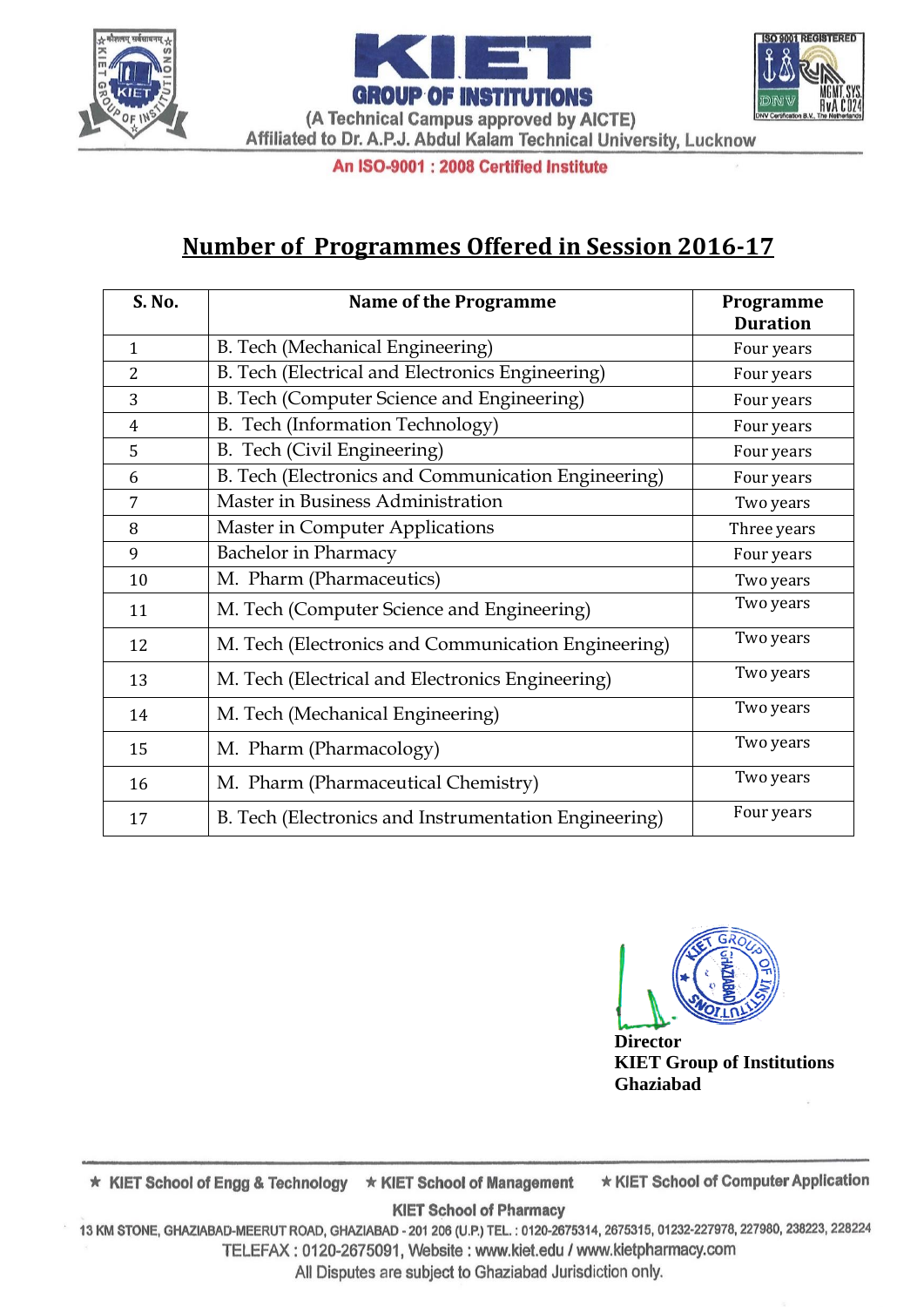



An ISO-9001 : 2008 Certified Institute

# **Number of Programmes Offered in Session 2017-18**

| S. No.         | <b>Name of the Programme</b>                          | Programme       |
|----------------|-------------------------------------------------------|-----------------|
|                |                                                       | <b>Duration</b> |
| $\mathbf{1}$   | B. Tech (Mechanical Engineering)                      | Four years      |
| $\overline{2}$ | B. Tech (Electrical and Electronics Engineering)      | Four years      |
| 3              | B. Tech (Computer Science and Engineering)            | Four years      |
| $\overline{4}$ | B. Tech (Information Technology)                      | Four years      |
| 5              | B. Tech (Civil Engineering)                           | Four years      |
| 6              | B. Tech (Electronics and Communication Engineering)   | Four years      |
| 7              | Master in Business Administration                     | Two years       |
| 8              | Master in Computer Applications                       | Three years     |
| 9              | <b>Bachelor</b> in Pharmacy                           | Four years      |
| 10             | M. Pharm (Pharmaceutics)                              | Two years       |
| 11             | M. Tech (Computer Science and Engineering)            | Two years       |
| 12             | M. Tech (Electronics and Communication Engineering)   | Two years       |
| 13             | M. Tech (Electrical and Electronics Engineering)      | Two years       |
| 14             | M. Tech (Mechanical Engineering)                      | Two years       |
| 15             | M. Pharm (Pharmacology)                               | Two years       |
| 16             | M. Pharm (Pharmaceutical Chemistry)                   | Two years       |
| 17             | B. Tech (Electronics and Instrumentation Engineering) | Four years      |



**Director KIET Group of Institutions Ghaziabad**

**ISO 9001 REGISTERED** 

\* KIET School of Computer Application ★ KIET School of Engg & Technology ★ KIET School of Management

**KIET School of Pharmacy** 

13 KM STONE, GHAZIABAD-MEERUT ROAD, GHAZIABAD - 201 206 (U.P.) TEL.: 0120-2675314, 2675315, 01232-227978, 227980, 238223, 228224 TELEFAX: 0120-2675091, Website: www.kiet.edu / www.kietpharmacy.com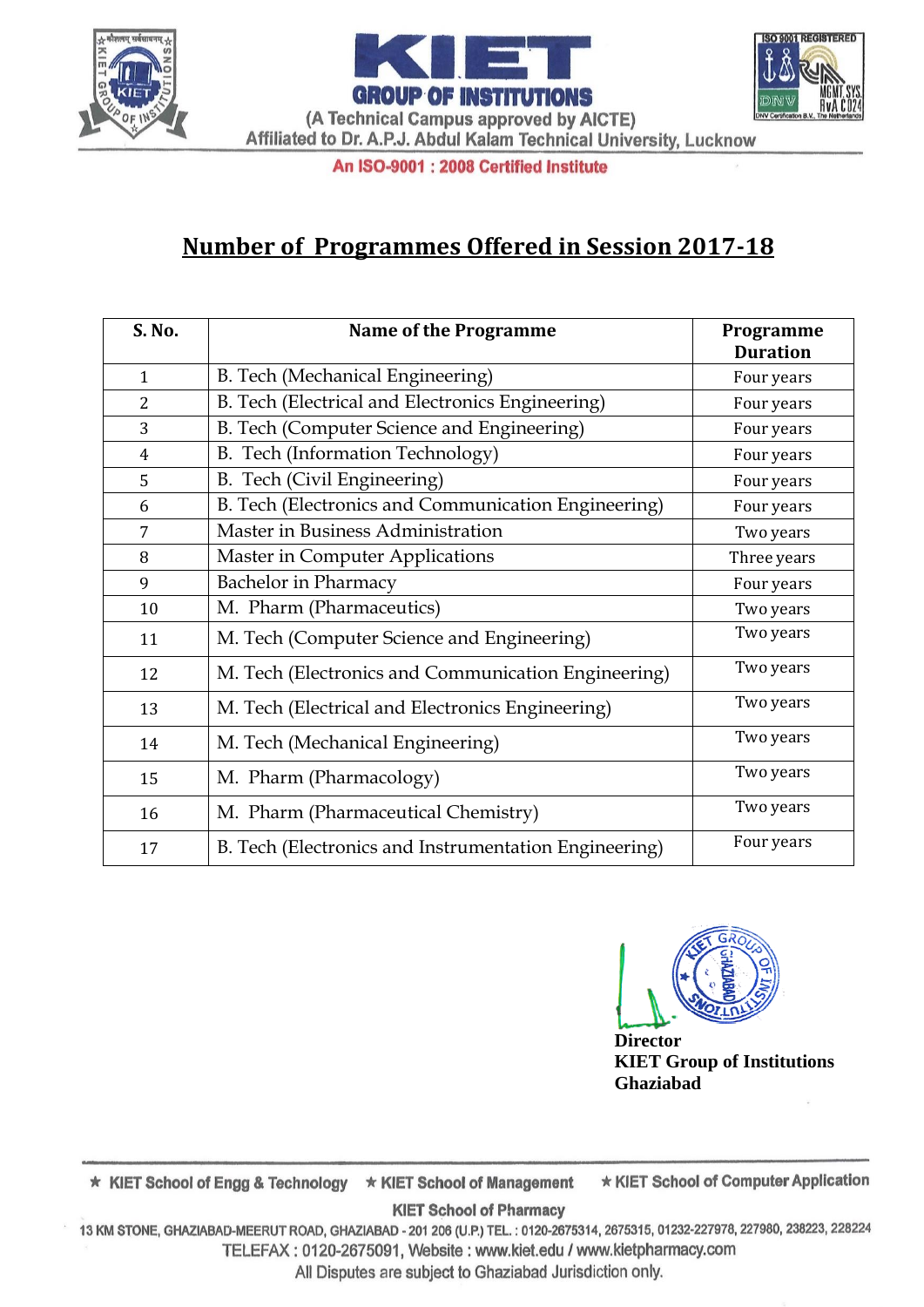





(A Technical Campus approved by AICTE) Affiliated to Dr. A.P.J. Abdul Kalam Technical University, Lucknow

#### An ISO-9001 : 2008 Certified Institute

### **Number of Programmes Offered in Session 2018-19**

| S. No.         | <b>Name of the Programme</b>                             | Programme<br><b>Duration</b> |
|----------------|----------------------------------------------------------|------------------------------|
| $\mathbf{1}$   | B. Tech (Mechanical Engineering)                         | Four years                   |
| $\overline{2}$ | B. Tech (Electrical and Electronics Engineering)         | Four years                   |
| 3              | B. Tech (Computer Science and Engineering)               | Four years                   |
| 4              | B. Tech (Information Technology)                         | Four years                   |
| 5              | B. Tech (Civil Engineering)                              | Four years                   |
| 6              | B. Tech (Electronics and Communication Engineering)      | Four years                   |
| 7              | Master in Business Administration                        | Two years                    |
| 8              | Master in Computer Applications                          | Three years                  |
| 9              | <b>Bachelor</b> in Pharmacy                              | Four years                   |
| 10             | M. Pharm (Pharmaceutics)                                 | Two years                    |
| 11             | M. Tech (Computer Science and Engineering)               | Two years                    |
| 12             | M. Tech (Electronics and Communication Engineering)      | Two years                    |
| 13             | M. Tech (Electrical and Electronics Engineering)         | Two years                    |
| 14             | M. Tech (Mechanical Engineering)                         | Two years                    |
| 15             | B. Tech (Computer Science)                               | Four years                   |
| 16             | B. Tech (Computer Science and Information<br>Technology) | Four years                   |
| 17             | M. Pharm (Pharmacology)                                  | Two years                    |
| 18             | B. Tech (Electronics and Instrumentation Engineering)    | Four years                   |



**Director KIET Group of Institutions Ghaziabad**

\* KIET School of Computer Application \* KIET School of Engg & Technology \* KIET School of Management

**KIET School of Pharmacy** 

13 KM STONE, GHAZIABAD-MEERUT ROAD, GHAZIABAD - 201 206 (U.P.) TEL.: 0120-2675314, 2675315, 01232-227978, 227980, 238223, 228224 TELEFAX: 0120-2675091, Website: www.kiet.edu / www.kietpharmacy.com